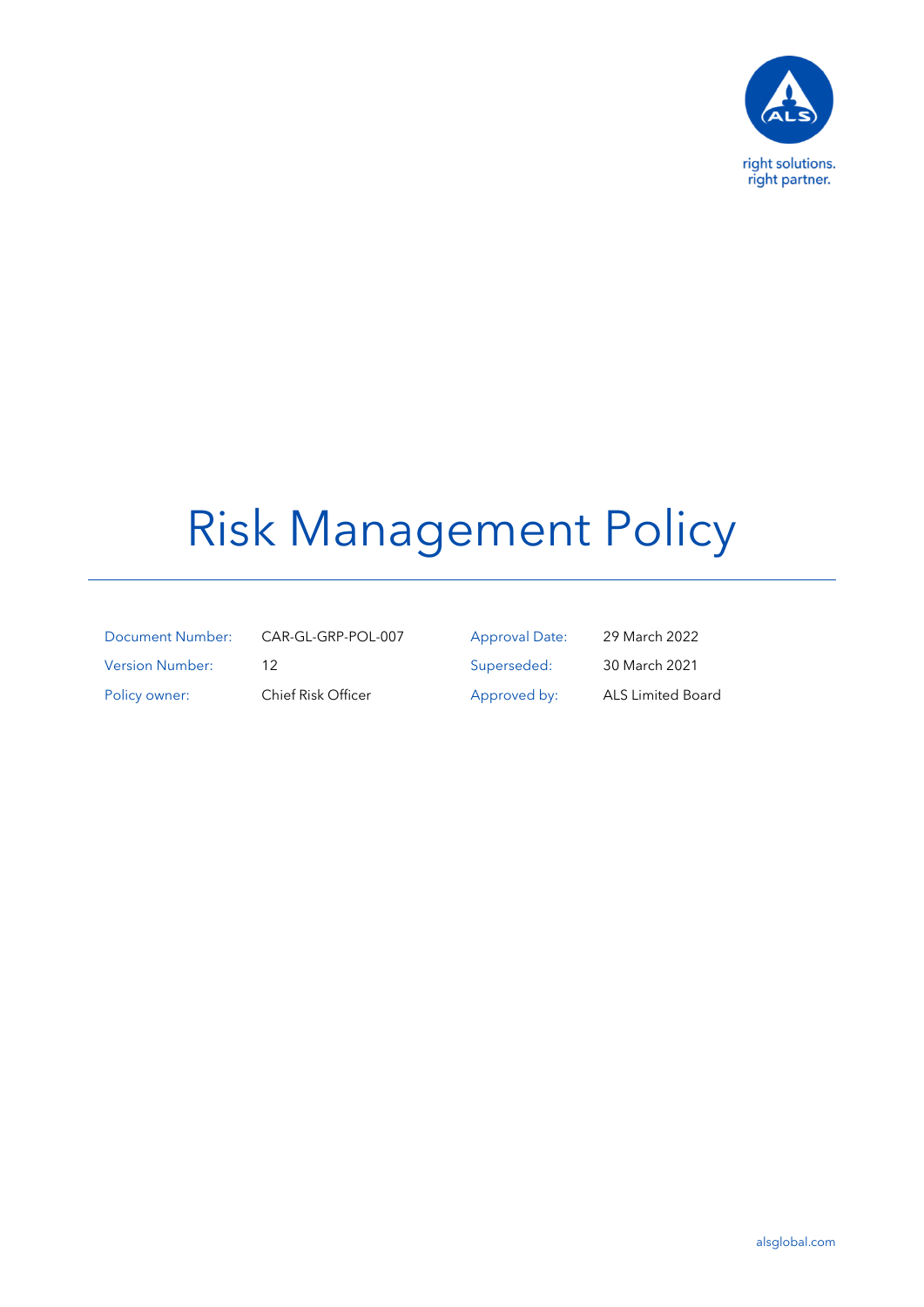

# Contents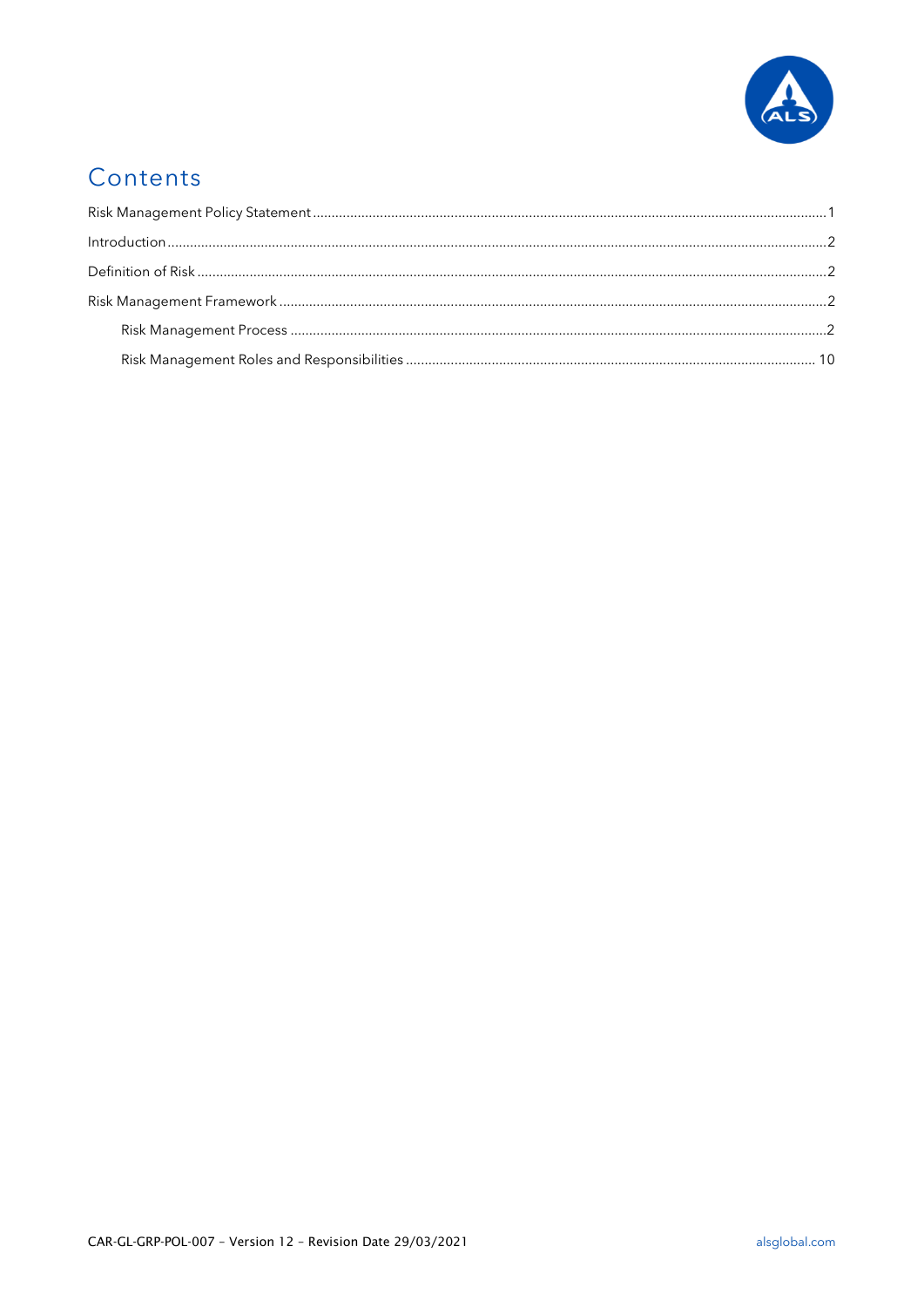

# <span id="page-2-0"></span>Risk Management Policy Statement

ALS recognises that the effective management of risks is a fundamental component of good corporate governance and is vital for the company's continued growth and success. ALS is committed to enterprise-wide risk management to ensure its corporate governance responsibilities are met and its strategic goals are realised.

# **Enterprise-risk management enables ALS to identify and manage risks to:**

- Create and sustain a safe and healthy work environment.
- Improve business performance by optimising growth opportunities.
- Remain innovative and establish competitive advantage.
- Anticipate and communicate uncertainties.
- Reduce operational losses and surprises.
- Protect the company's reputation and brand.

# **The objectives of the ALS Limited Risk Management Policy and Framework are to:**

- Provide a consistent and systematic approach to identify, analyse, evaluate, treat, monitor and report on the portfolio of risks.
- Ensure management is presented with the best available information on which to base its decisions.
- Ensure decisions made are aligned with the company's appetite for risk and are undertaken within approved risk tolerances and are executed with sufficient independent oversight.
- Provide assurance through internal audit activities that internal controls are in place and are operating effectively and efficiently.

### **Application**

This policy applies to all ALS businesses.

#### **Resources**

ALS will provide the necessary resources and support mechanisms to ensure its commitment toward risk management is achieved.

#### **Implementation**

Each ALS business is responsible for implementing the requirements of this policy in consultation with their employees. Cooperation is needed, and expected, from all employees. The effective management of risk is vital to the continued growth and success of our Group.

**Raj Naran Chief Executive Officer**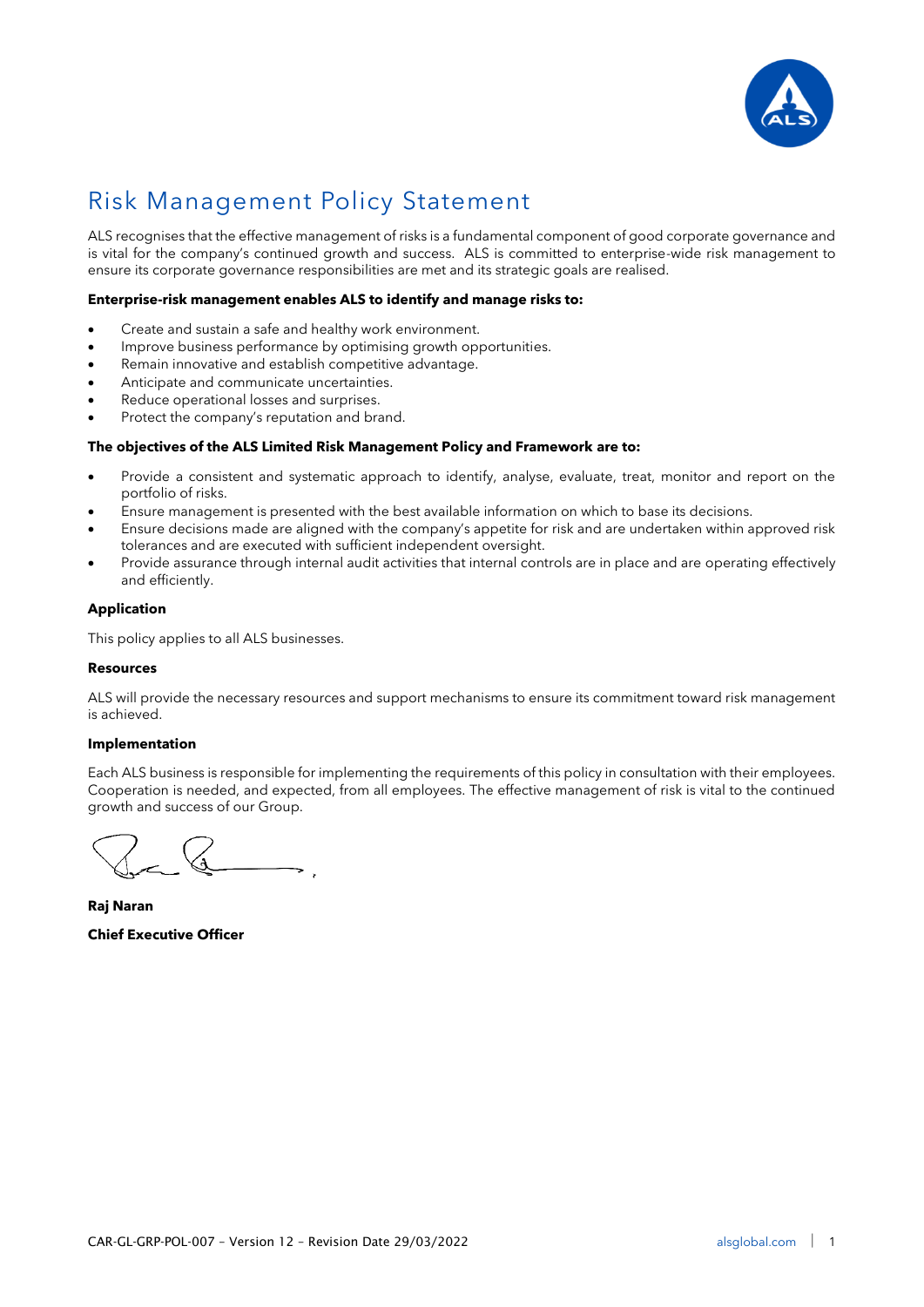

# <span id="page-3-0"></span>Introduction

This Risk Management Policy sets out the risk management strategy and minimum requirements for the management of risk within the Group. This policy is to be applied to the management of risks that arise in relation to the Group conducting its business.

ALS's strategy for the management of risk substantially follows the guidelines of *ISO 31000:2018 - Risk Management - Guidelines.*

# <span id="page-3-1"></span>Definition of Risk

ALS defines risk as either a threat or an opportunity. A risk in the form of a threat is defined *as the chance of something happening that will negatively impact on the company's ability to meets it objectives.* A risk in the form of an opportunity is defined *as the chance of something happening that will enhance, or positively impact on, the company's ability to meets its objectives.* Both threats and opportunities are measured in terms of consequences and likelihood.

# <span id="page-3-2"></span>Risk Management Framework

ALS has an established Risk Management Framework ("the Framework") to support its commitment to effective risk management. One of the primary objectives of the Framework is to provide guidance on how to consistently and comprehensively apply risk management in order to optimise the management of risk. Additional objectives of the Framework include:

- recognising that successful risk management is the responsibility of all employees.
- optimising financial growth opportunities.
- reducing the likelihood of deficient or ineffective strategic and business planning through embedding risk evaluation in all strategic and business planning.
- reducing the likelihood of failures and cost overruns by applying effective risk assessment and management in the planning and implementation of projects, and business initiatives and activities.
- reducing the likelihood, and potential impacts including financial cost to the company of fraud, insurance claims and complaints.
- encouraging the identification and reporting of actual or potential risk incidents.
- protecting and promoting the company's public image and reputation as a professional, responsible and ethical organisation.

# <span id="page-3-3"></span>Risk Management Process

The Framework includes the application of the company's interpretation of the risk management process contained in *ISO 31000:2018 Risk Management - Guidelines,* as it is set out below.

# **1. Establish the Context**

Before formally assessing risks, each Business Stream should ensure they consider and detail the context in relation to their specific business including:

- Governance/management structure
- Services provided
- Physical environment (property and location details)
- Service dependencies (internal & external)
- **Competition**

Establishing the context also requires consideration of ALS's agreed risk appetite and tolerances in relation to:

- 1. Reputation;
- 2. Finance / Commercial;
- 3. People and Culture;
- 4. Governance;
- 5. Information and Systems management;
- 6. Operational; and
- 7. Environment (including economic, environmental, and social sustainability).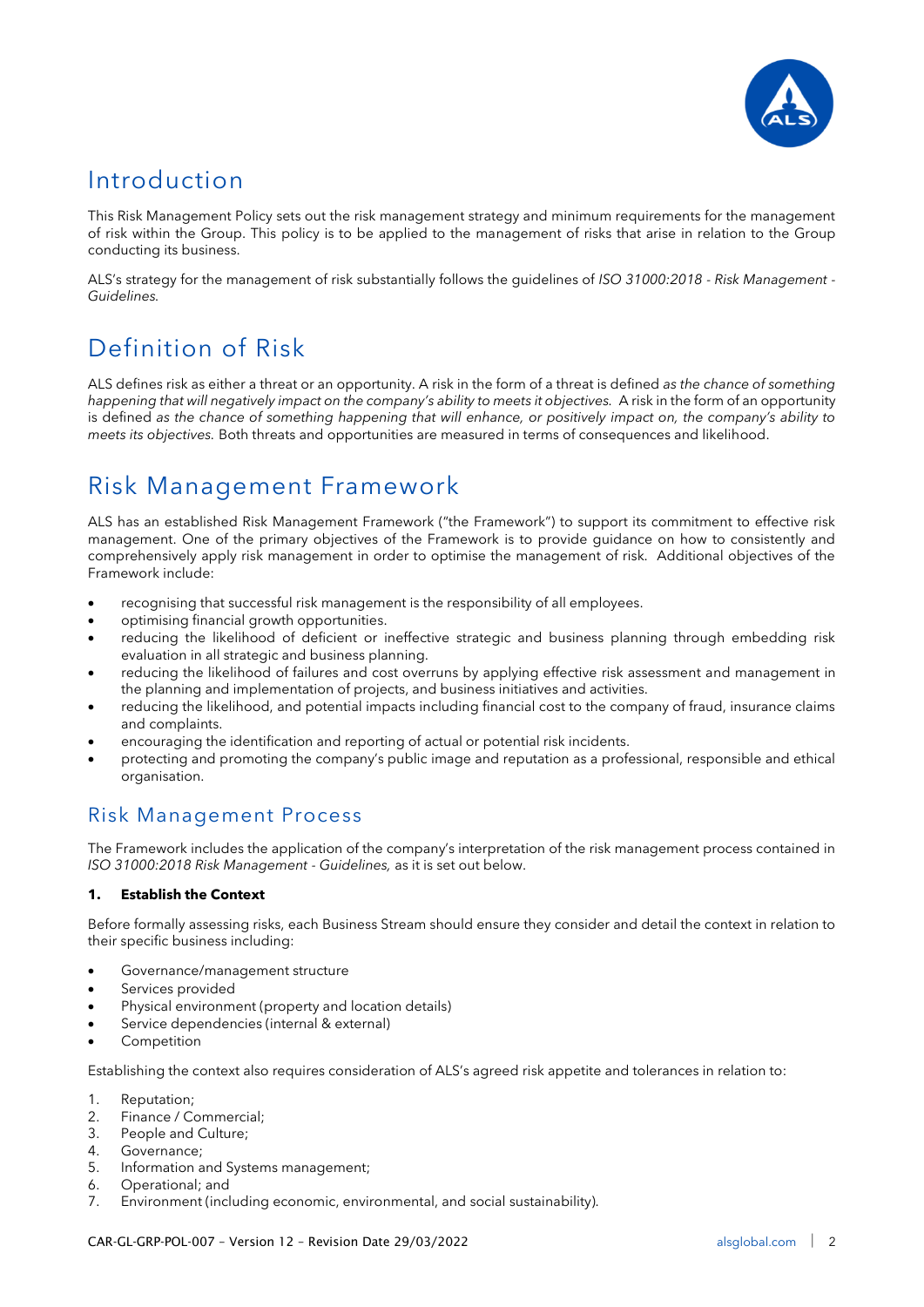

Refer to the ALS Risk Appetite and Tolerance Policy for more information.

# **2. Risk Assessment**

Risk assessment is the overall process of risk identification, risk analysis and risk evaluation. The process aims to highlight the material risks to, or in, the business to ensure that resource allocation is directed towards mitigating controls around material risks that present as threats; and resource allocation is directed towards actions to optimise material risks presenting as opportunities eventuating.

# *a. Risk Identification*

The risk identification process involves identifying and documenting risks across all areas of the business.

Risks can be identified in a multitude of ways through day-to-day activities, proactively through formal risk management workshops, or reactively as a result of certain events occurring. External, strategic, financial and operational risks are incorporated in the risk identification step, with such risks being identified through a systematic process as per the table below:

| <b>Risk Identification Group</b> | <b>Examples</b>                                                                                                                                                                                                                                                                                                                                                                                                                                           |
|----------------------------------|-----------------------------------------------------------------------------------------------------------------------------------------------------------------------------------------------------------------------------------------------------------------------------------------------------------------------------------------------------------------------------------------------------------------------------------------------------------|
| Strategic Workshops              | Business strategic planning reviews<br>$\bullet$<br>Material Business Risk workshops incorporating techniques such as<br>$\bullet$<br>'strengths, weaknesses, opportunities, threats' (SWOT) analysis;<br>brainstorming; analysis of systems or scenarios                                                                                                                                                                                                 |
| <b>Operational Activities</b>    | Monthly team meetings<br>$\bullet$<br>Business and operations managers forums<br>$\bullet$<br>Capital expenditure risk assessments<br>Routine data collection and business data analysis<br>٠                                                                                                                                                                                                                                                             |
| Assessment against Standards     | Financial reviews and external audits<br>$\bullet$<br>Six monthly compliance process reviewing compliance against company<br>$\bullet$<br>policy, key risk controls, and legal compliance<br>Internal audit and peer reviews<br>٠<br>Third Party accreditation reviews (ISO, NATA, TIC Council)<br>$\bullet$<br>Corporate Compliance and Risk audits<br>$\bullet$<br>Health Safety and Environment (HSE) and Injury Management (IM)<br>inspections/audits |
| Incident or Event Logging        | Internal incident or complaint reporting via the ALS Compliance Portal<br>$\bullet$<br>incorporating health, safety, environment and property incidents<br>ALS Integrity + Compliance Helpline<br>$\bullet$                                                                                                                                                                                                                                               |
| <b>Exception Reporting</b>       | Monthly exception reporting incorporating legal, information technology,<br>$\bullet$<br>employment practices, insurance, trade practices, environmental, HSE, tax<br>and corporations law risks.                                                                                                                                                                                                                                                         |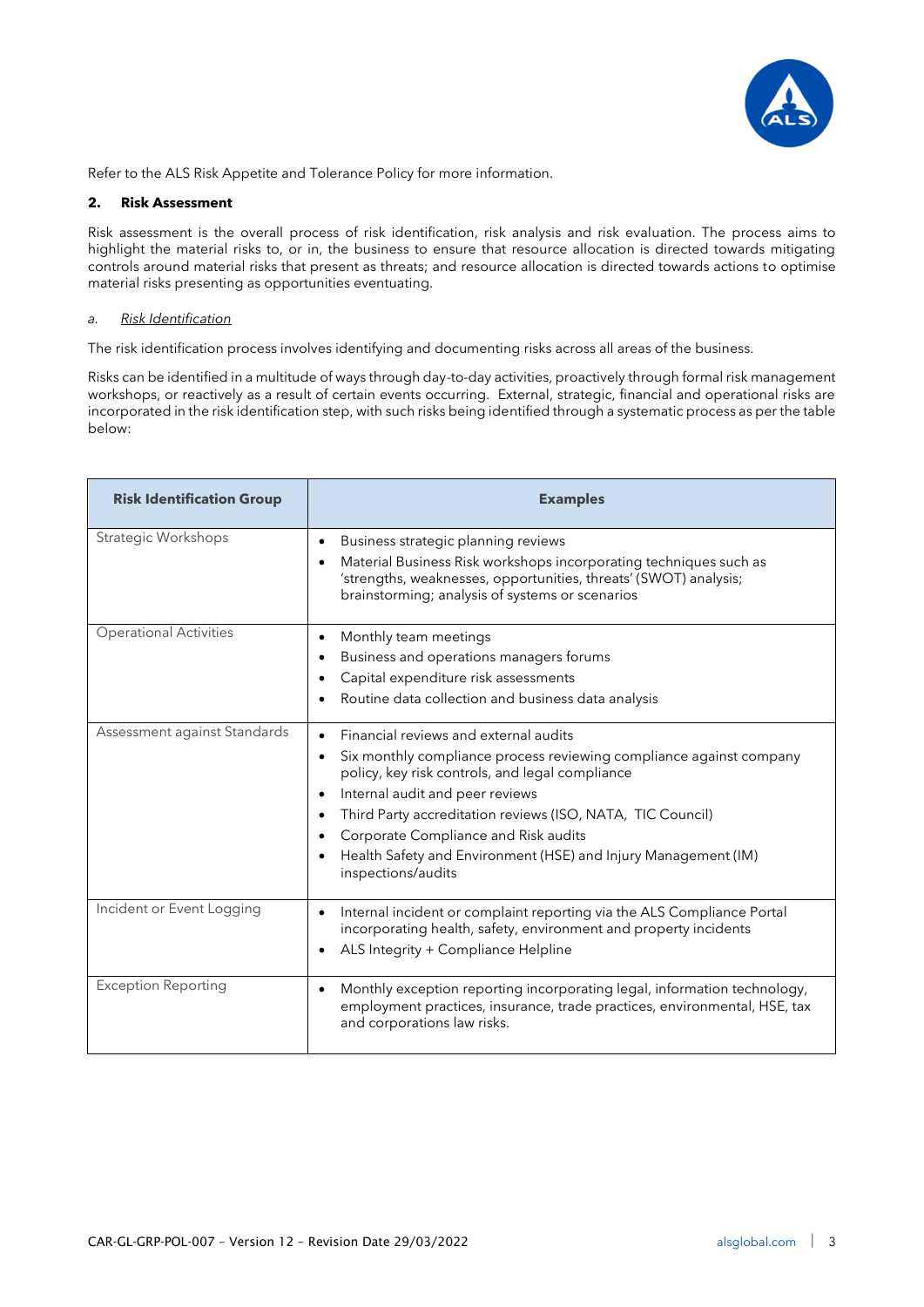

### *b. Risk Analysis*

The risk analysis step involves the calculation of the risk based on the consequence of the event and likelihood of the identified event happening. For the majority of risks that take the form of incidents or non–compliances, risk analysis is built into reporting requirements i.e. ALS Group standard incident report forms require investigation and corrective actions. A risk assessment matrix has been developed to be used across ALS for Group-wide risks. Business Streams may adopt more specific Business Stream operational risk matrices, provided those matrices are not misaligned with the matrix used for Group-wide risks. . Consequences are grouped under the areas of Financial, Legal, Reputation, HSE, and Operational. An ALS tailored five by five consequence and likelihood risk matrix is used to apply a rating to each identified risk. Table 1 below provides an example of a consequence matrix; and Table 2 provides an example of a risk matrix.

#### **Table 1 Consequence matrix**

| Consequence  | Financial                                                                                                 | Legal                                                                                                                                                                              | Reputation                                                                                                                                           | <b>HSE</b>                                                                                                                                                   | Operational                                                                                                                                                                                        |
|--------------|-----------------------------------------------------------------------------------------------------------|------------------------------------------------------------------------------------------------------------------------------------------------------------------------------------|------------------------------------------------------------------------------------------------------------------------------------------------------|--------------------------------------------------------------------------------------------------------------------------------------------------------------|----------------------------------------------------------------------------------------------------------------------------------------------------------------------------------------------------|
| Negligible   | Low level loss or cost to<br>Business, Stream, or Group.<br><1% budgeted revenue or<br>EBIT.              | Event unlikely to attract<br>regulatory response or<br>claim. Notification of<br>authorities unlikely to result<br>in action.                                                      | Isolated complaint / event.<br>No media inquiry.                                                                                                     | Employee / contractor or<br>environmental incident with<br>limited harm, i.e. first aid.                                                                     | No material damage to<br>property or disruption to<br>continuity of services.<br>Negligible effect on<br>projects.                                                                                 |
| Minor        | Minor level loss or cost to<br>Business, Stream, or Group.<br>1% - 5% budgeted revenue<br>or EBIT.        | A minor breach, which may<br>incur a non-compliance or<br>improvement notice.<br>Notification necessary and<br>visit likely.                                                       | Number of complaints and /<br>or clients affected. Receiving<br>local adverse publicity.                                                             | Medical treatment required.<br>Localised environmental<br>clean-up or remediation.                                                                           | Minor damage to property.<br>Services / business<br>disrupted for less than 12<br>hours. Project impact minor.                                                                                     |
| Moderate     | Moderate level loss or cost<br>to Business, Stream, or<br>Group.<br>5% - 10% budgeted revenue<br>or EBIT. | A breach of regulations, or<br>negligence. Notices/ claim<br>issued with the likelihood of<br>limited prosecution or civil<br>action.                                              | Multiple widespread<br>complaints and / or clients<br>affected. Adverse media<br>interest / exposure is likely<br>to be limited in duration.         | Serious compensable injury.<br>Extended time off >4 days.<br>Moderate local<br>environmental impact,<br>contained to site but clean<br>up required.          | Damage or disruption to<br>services / or a business for<br>24 hours, e.g. minor fire,<br>disruption to utilities, IT<br>system down. Project<br>delayed or compromised<br>impacting on objectives. |
| Major        | Major level loss or cost to<br>Business, Stream, or Group.<br>10% - 5% budgeted revenue<br>or EBIT.       | A maior breach of<br>regulations, or negligent<br>act. Investigation by<br>authorities. Likelihood of<br>prosecution or civil actions.                                             | Complaints across country.<br>Significant or sustained<br>adverse publicity effecting<br>client confidence.                                          | Permanent impairment due<br>to injury. Off-site<br>environmental impact.<br>Requiring significant clean-<br>up and ongoing remediation.                      | Major damage or closure of<br>a business or service for<br>more than 14 days. Inability<br>to achieve project<br>objectives.                                                                       |
| Catastrophic | Extreme level loss or cost to<br>Business, Stream, or Group.<br>>15% budgeted revenue or<br>EBIT.         | A serious wilful breach of<br>regulations, or negligence.<br>Likelihood of suspension of<br>business. Directors / officers<br>likely to be prosecuted or<br>named in civil action. | Sustained nation-wide media<br>exposure with significant and<br>lasting public / client outrage<br>/ dissatisfaction. ASX<br>notification necessary. | Fatality or numerous serious<br>iniuries, Serious<br>environmental impact, off<br>site impact. Extensive clean-<br>up and on-going remediation<br>necessary. | Major damage or closure of<br>a hub lab or major site.<br>Resulting in inability to<br>service customers. Project<br>failure with broader impact<br>to business.                                   |

#### **Table 2 Risk Array Matrix**

| $-5$               | Likely     | Extreme<br>$-25$   | Very High<br>$-20$ | Very High<br>$-15$ | High<br>$-10$    | High<br>-5                        |                          | High             | High<br>10    | Very High<br>15 | Very High<br>20 | Extreme<br>25   | Likely     | 5 |
|--------------------|------------|--------------------|--------------------|--------------------|------------------|-----------------------------------|--------------------------|------------------|---------------|-----------------|-----------------|-----------------|------------|---|
| $-4$               | Occasional | Very High<br>$-20$ | Very High<br>$-16$ | High<br>$-12$      | High<br>-8       | Low<br>-4                         |                          | Low<br>4         | High<br>8     | High<br>12      | Very High<br>16 | Very High<br>20 | Occasional | 4 |
| $-3$               | Possible   | Very High<br>$-15$ | High<br>$-12$      | High<br>-9         | Low<br>-6        | Low<br>-3                         |                          | Low<br>з         | Low<br>6      | High<br>9       | High<br>12      | Very High<br>15 | Possible   | з |
| $-2$               | Unlikely   | High<br>$-10$      | High<br>-8         | Low<br>-6          | Low<br>$-4$      | Very Low<br>-2                    |                          | Very Low         | Low<br>4      | Low<br>6        | High<br>8       | High<br>10      | Unlikely   | 2 |
| $-1$               | Rare       | High<br>-5         | Low<br>-4          | Low<br>-3          | Very Low<br>$-2$ | Very Low<br>$-1$                  |                          | Very Low         | Very Low<br>2 | Low<br>3        | Low<br>4        | High            | Rare       | 1 |
|                    |            | Catastrophic       | Major              | Moderate           | Minor            | Negligible<br>Negligible<br>Minor |                          |                  |               | Moderate        | Major           | Significant     |            |   |
|                    |            | -5                 | -4                 | $-3$               | $-2$             | $-1$                              | 0                        | 2<br>3<br>5<br>4 |               |                 |                 |                 |            |   |
| Detrimental Impact |            |                    |                    |                    |                  | Neutral                           | <b>Beneficial Impact</b> |                  |               |                 |                 |                 |            |   |

Risk velocity adds a third dimension to the risk analysis process. Velocity considers the following factors associated with a risk:

Speed of onset - requires the consideration of how quickly a risk might occur and how much warning will the organisation have to prepare.

Speed of impact - relates to how quickly and in what manner an organisation will be impacted by the onset.

Speed of reaction - relates to an organisations ability to see the risk coming and agility to react in a timely manner.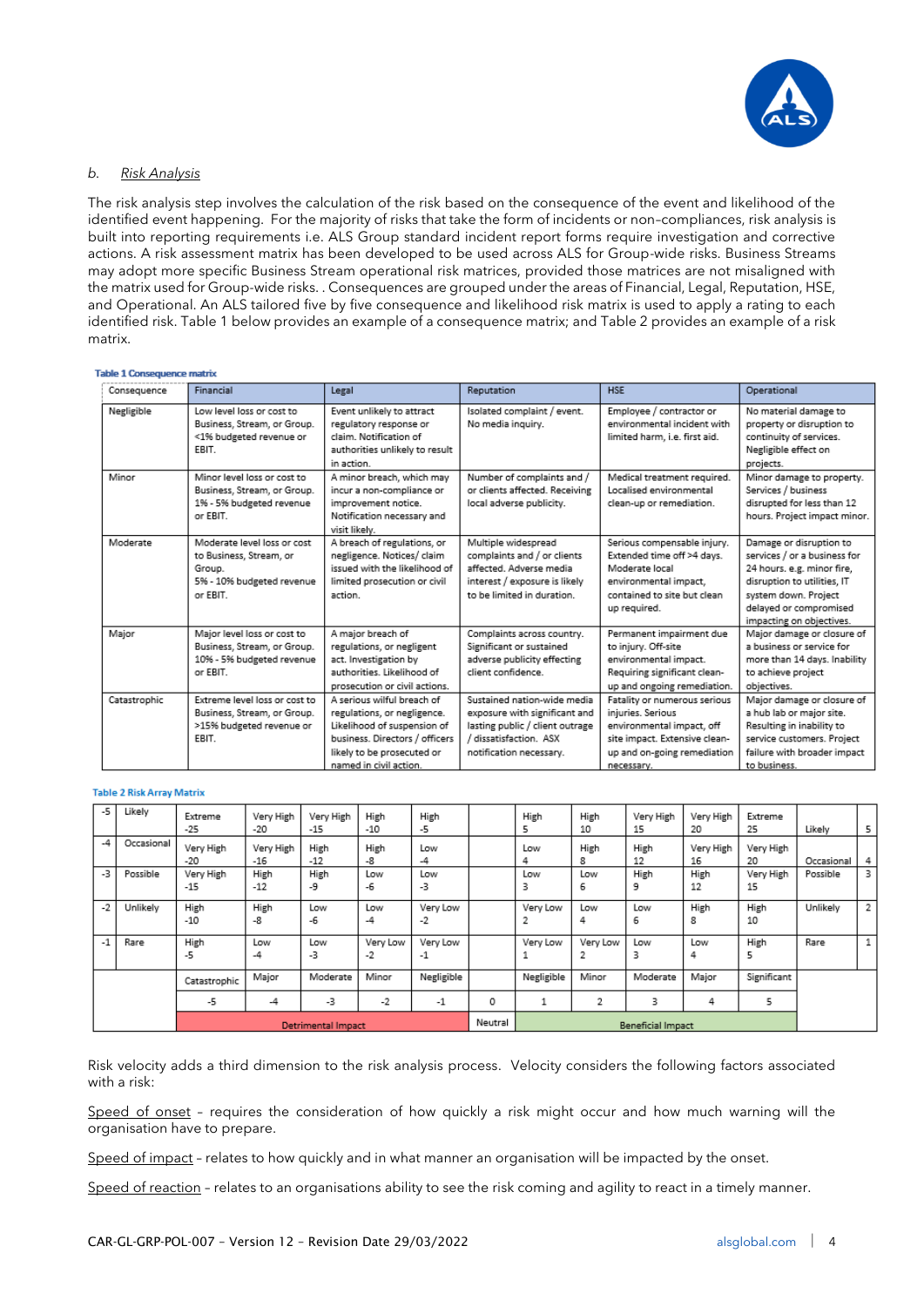

**Table 3** provides examples of a Likelihood Guide and a Velocity of Risk Scale.

| TODIC J LINCINIOUS CUISC GINE VEIOCITY OF HJN LYON) JEGIC |                                                                                                                    |  |  |  |  |  |  |  |
|-----------------------------------------------------------|--------------------------------------------------------------------------------------------------------------------|--|--|--|--|--|--|--|
| Likelihood classification                                 | Description                                                                                                        |  |  |  |  |  |  |  |
| 5 Likely                                                  | Expected to occur again either immediately or within a short period of time (likely to occur most weeks or months) |  |  |  |  |  |  |  |
| 4 Occasional                                              | Will probably occur in most circumstances (several times a year)                                                   |  |  |  |  |  |  |  |
| 3 Possible                                                | Possibly will occur, might occur at some time (may happen every one to two years)                                  |  |  |  |  |  |  |  |
| 2 Unlikely                                                | Possibly will recur, could occur at some time (may happen every two to five years)                                 |  |  |  |  |  |  |  |
| 1 Rare                                                    | Unlikely to recur, may occur only in exceptional circumstances (may happen every five to thirty years)             |  |  |  |  |  |  |  |

#### Table 3 Likelihood guide and Velocity of risk (VOR) scale

| Velocity of Risk      |                                                                                                |
|-----------------------|------------------------------------------------------------------------------------------------|
| Rating classification | Description                                                                                    |
| 5 Extreme             | Very rapid onset and impact. Little or no warning, instantaneous. Very slow speed of reaction. |
| 4 Very high           | Onset / impact in a matter of days to a few weeks. Reaction is slow.                           |
| 3 High                | Onset / impact occur in a matter of a couple months. Reaction is moderate.                     |
| 2 Low                 | Onset / impact occur in a matter of several months. Reaction is quick.                         |
| 1 Very low            | Onset / impact occur over a year or more. Reaction is very quick.                              |
|                       |                                                                                                |

**Chart 1** illustrates the velocity of risk from a threat perspective of Group-wide risks with an extreme, very high or high residual risk rating. This bubble chart helps prioritise each risk e.g. a risk with a high speed of onset and or impact may require a fast speed of reaction to implement the required risk treatments.

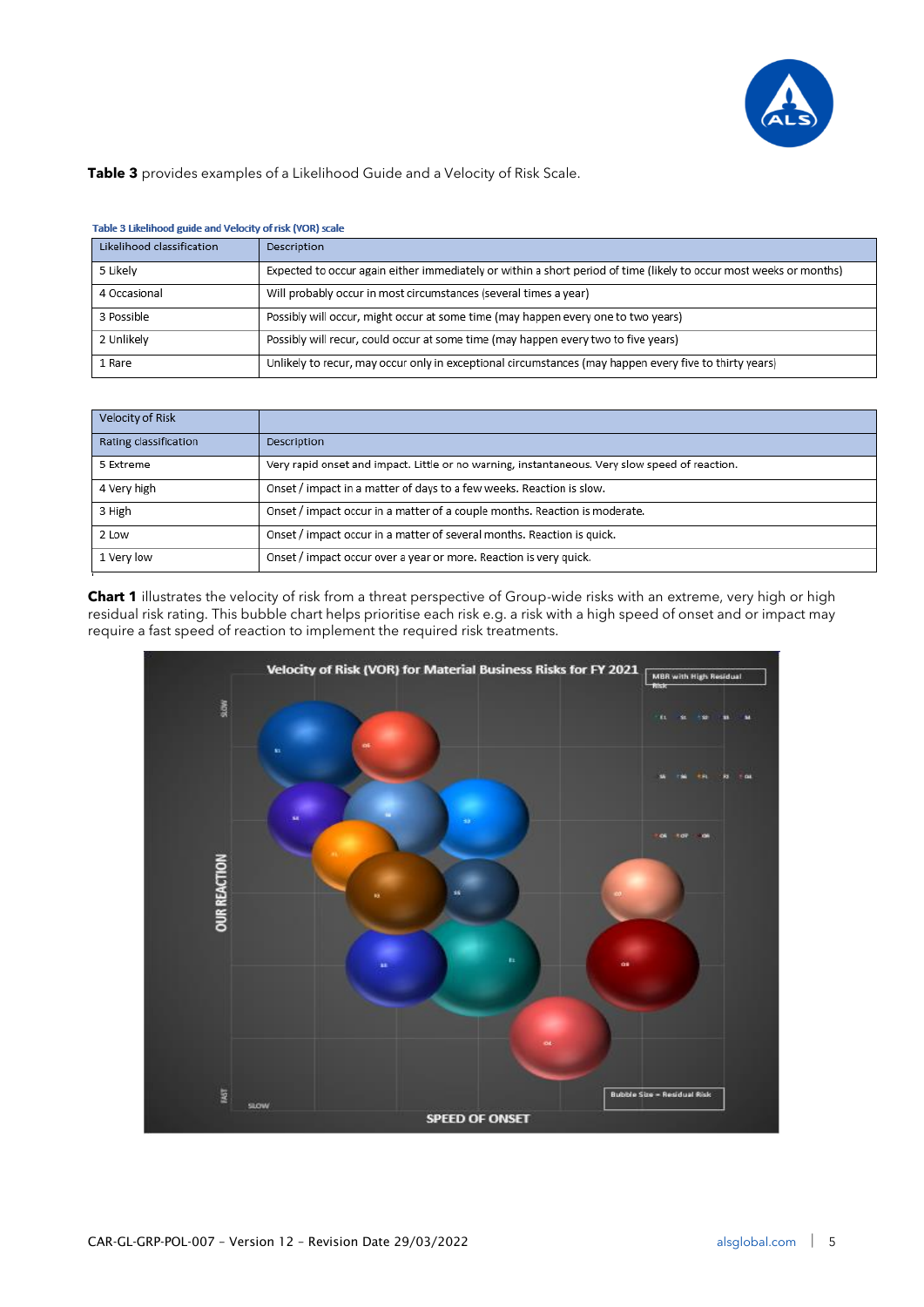

To ensure a consistent approach is taken for the assessment of material business risks, ALS has implemented a standard register to record all identified Group-wide risks. Risk management workshops are held by the Corporate Compliance and Risk team with senior management teams from each Business Stream to identify and record material business risks. The outcomes of the risk workshops are recorded on the ALS Risk Register. The Register is maintained and managed by the Chief Risk Officer. It captures the inherent, residual and target risk ratings and is a 'living document'. It includes details of risk treatments in place and further risk treatments to be implemented, if applicable. An **example** of the template of the ALS Risk Register appears below.

|                  | <b>ALS RISK REGISTER FOR FY2021</b> |                                    |        |             |                                   |  |                                                                       |                      |        |                                                                                |               |            |  |
|------------------|-------------------------------------|------------------------------------|--------|-------------|-----------------------------------|--|-----------------------------------------------------------------------|----------------------|--------|--------------------------------------------------------------------------------|---------------|------------|--|
| E1               | <b>EXTERNAL RISK</b>                |                                    |        |             |                                   |  |                                                                       |                      |        |                                                                                |               |            |  |
|                  |                                     |                                    |        | Cause       |                                   |  | <b>Possible Effect of Risk on Objectives</b><br><b>Responsibility</b> |                      |        |                                                                                |               |            |  |
|                  | ٠                                   |                                    |        |             |                                   |  | <b>THREAT</b>                                                         |                      |        |                                                                                |               |            |  |
| <b>ANALYSE</b>   |                                     |                                    |        |             |                                   |  | ٠<br><b>OPPORTUNITY</b>                                               |                      |        |                                                                                |               |            |  |
|                  |                                     |                                    |        |             |                                   |  | ٠                                                                     |                      |        |                                                                                |               |            |  |
|                  |                                     | <b>Inherent Risk - Threat</b>      |        |             | <b>RISK TREATMENTS IN PLACE</b>   |  |                                                                       | <b>Residual Risk</b> |        | <b>RISK TREATMENTS PROPOSED</b>                                                |               | Target     |  |
|                  | Likelihood                          | Consequence                        | Rating |             |                                   |  | Likelihood                                                            | Consequence          | Rating |                                                                                |               | Rating     |  |
|                  | -5                                  | $-4$                               | $-20$  | ٠           |                                   |  | 5                                                                     | 4                    | 20     | Nil - Existing risk treatment effective.<br>Residual risk meets target rating. |               | 20         |  |
| ASSESS AND TREAT |                                     |                                    |        |             |                                   |  |                                                                       |                      |        |                                                                                |               |            |  |
|                  |                                     | <b>Inherent Risk - Opportunity</b> |        |             |                                   |  |                                                                       |                      |        |                                                                                |               |            |  |
|                  | Likelihood                          | Consequence                        | Rating |             |                                   |  |                                                                       |                      |        |                                                                                |               |            |  |
|                  | 5                                   | 4                                  | 20     |             |                                   |  |                                                                       |                      |        |                                                                                |               |            |  |
|                  |                                     |                                    |        |             |                                   |  |                                                                       |                      |        |                                                                                |               |            |  |
|                  |                                     |                                    |        |             | <b>RISK TREATMENT ACTION PLAN</b> |  |                                                                       |                      |        | <b>By Who</b>                                                                  |               | <b>Due</b> |  |
|                  |                                     |                                    |        |             |                                   |  |                                                                       |                      |        |                                                                                |               |            |  |
|                  |                                     | <b>Key Risk Indicators</b>         |        |             | <b>Reported to</b>                |  | <b>Person Responsible</b>                                             | <b>Target</b>        |        |                                                                                | <b>Result</b> |            |  |
|                  | $\mathbf{1}$                        |                                    |        | Management: |                                   |  |                                                                       | 1.                   |        |                                                                                |               |            |  |
|                  | 2.                                  |                                    |        | Board:      |                                   |  |                                                                       | 2.                   |        |                                                                                |               |            |  |
| <b>MONITOR</b>   |                                     |                                    |        |             |                                   |  |                                                                       |                      |        |                                                                                |               |            |  |
|                  |                                     |                                    |        |             |                                   |  |                                                                       |                      |        |                                                                                |               |            |  |
|                  |                                     |                                    |        |             |                                   |  |                                                                       |                      |        |                                                                                |               |            |  |
|                  |                                     |                                    |        |             |                                   |  |                                                                       |                      |        |                                                                                |               |            |  |
|                  |                                     |                                    |        |             |                                   |  |                                                                       |                      |        |                                                                                |               |            |  |

#### *c. Risk Evaluation*

The risk rating calculated from the Risk Array Matrix establishes the priority of the identified risk. ALS has established guidelines for required actions associated with the level of risk and the communication of the risk within the organisation.

# **3. Risk Treatment/Response**

The Risk Response involves identifying and implementing mitigating controls, these can be procedural or system based.

All Extreme, Very High and High material business risks identified require controls to be implemented to treat the risk to an acceptable level. Existing and planned risk treatments are summarized in the register and those responsible for the risk treatment assigned as "risk owners".

The ALS Compliance Portal will record identified operational business risks and allocate corrective actions and responsibilities for each risk.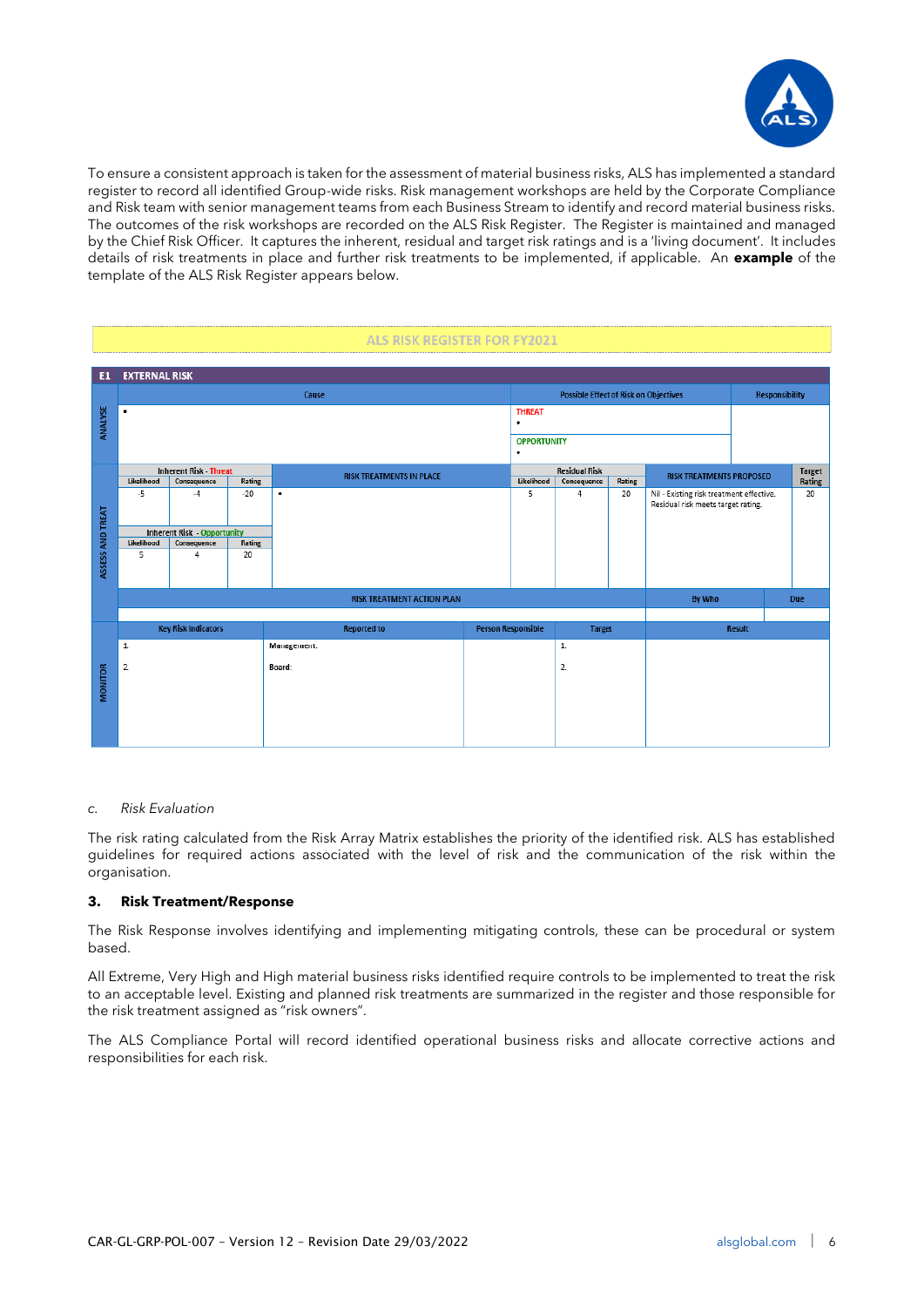

**Table 4** below illustrates actions and reporting requirements associated with risk scores and risk ratings.

| <b>Table 4 Risk actions</b> |                    |                                                                                                                                                                                                                  |                                                                                                                                                                                                                                                                                                                                                                                                                                                                                       |
|-----------------------------|--------------------|------------------------------------------------------------------------------------------------------------------------------------------------------------------------------------------------------------------|---------------------------------------------------------------------------------------------------------------------------------------------------------------------------------------------------------------------------------------------------------------------------------------------------------------------------------------------------------------------------------------------------------------------------------------------------------------------------------------|
| Risk Score                  | <b>Risk Rating</b> | <b>Actions</b>                                                                                                                                                                                                   | <b>Reporting Requirements</b>                                                                                                                                                                                                                                                                                                                                                                                                                                                         |
| $-25$                       | Extreme            | Immediate action is required by Senior<br>Executive.<br>Detailed investigation / analysis and<br>response to be undertaken. CEO to be<br>notified.                                                               | The risk must be reported to the Executive GM, and Chief Risk Officer within 24 hours.<br>٠<br>Business to provide Chief Risk Officer with a risk report within 48 hours.<br>Summary of incident / risks and controls / outcomes reported to the Board and Audit and<br>Risk Committee.                                                                                                                                                                                               |
| $-20$ to $-15$              | <b>Very High</b>   | Senior Management attention needed.<br>Investigation / analysis and response<br>to be undertaken at the discretion of<br>Business senior management and / or<br>Stream GM.<br>Chief Risk Officer to be notified. | The incident / risk must be reported to the Business Stream GM and Chief Risk Officer<br>٠<br>within 48 hours.<br>Business management to consider need for regulatory reporting requirements; i.e.<br>٠<br>Environmental authorities, Workcover, ASX, or other regulatory body if required.<br>Business to provide Chief Risk Officer with a risk report within 5 days.<br>Summary of incident / risks and controls / outcomes reported to the Board and Audit<br>and Risk Committee. |
| $-12$ to $-5$               | <b>High</b>        | Senior Management responsibility and<br>actions must be specified.<br>Data should be aggregated and<br>provide opportunity for business<br>improvement, addressed at Business /<br>local level.                  | The Business Manager to notify Business Stream GM, if required, after consideration of<br>٠<br>the circumstances of the incident / risk.<br>Business management to consider the need for regulatory reporting requirements, i.e.<br>٠<br>Environmental authorities, Workcover, ASX, or other regulatory body, if required.<br>Aggregated data reported and analysed via ALS Limited Compliance Portal and reported<br>٠<br>to the Business Stream GMs and Audit and Risk Committee    |
| $-6$ to $-3$                | Low                | Managed by routine procedures<br>aggregate data, then undertake<br>business improvement project.                                                                                                                 | Business to enter information on Compliance Portal - incident report / compliance<br>٠<br>reporting / exception reports / monthly sign off, etc.<br>Data collected in Compliance Portal and information extracted as needed by businesses<br>or ALS Limited Corporate.                                                                                                                                                                                                                |
| $-2$ to $-1$                | Very Low           | No action required.                                                                                                                                                                                              |                                                                                                                                                                                                                                                                                                                                                                                                                                                                                       |

### *ALS Lines of Defence*

ALS adopts a three lines of defence approach to managing its risks namely:

First line: The first level of control is the business operations which perform day-to-day risk management activity under documented policies and procedures.

Second Line: Oversight functions in the company such as Finance, Human Resources, and Compliance and Risk verify and provide assurance that relevant policies are working.

Third Line: Internal and external audits are the third line of defence offering independent challenge to the levels of assurance provided by business operations and oversight functions. Internal Audit includes external auditors/contractors, including insurance advisors, forensic accountants and corporate risk consultants.

### **4. Controls Effectiveness**

When analysing risk, it is important to understand the effectiveness of the existing controls that are in place. Controls effectiveness measures the strength of the current controls to provide an indication of the confidence the business should have in them or whether additional controls are necessary. The outcome of this process is a residual risk rating being determined for the original, or inherent, risk.

In addition to the evaluation of controls effectiveness, ALS undertakes "assurance mapping" of all material Group-wide risks against organisational internal control processes. In this way ALS gains greater insight into the existing business control processes addressing each material risk.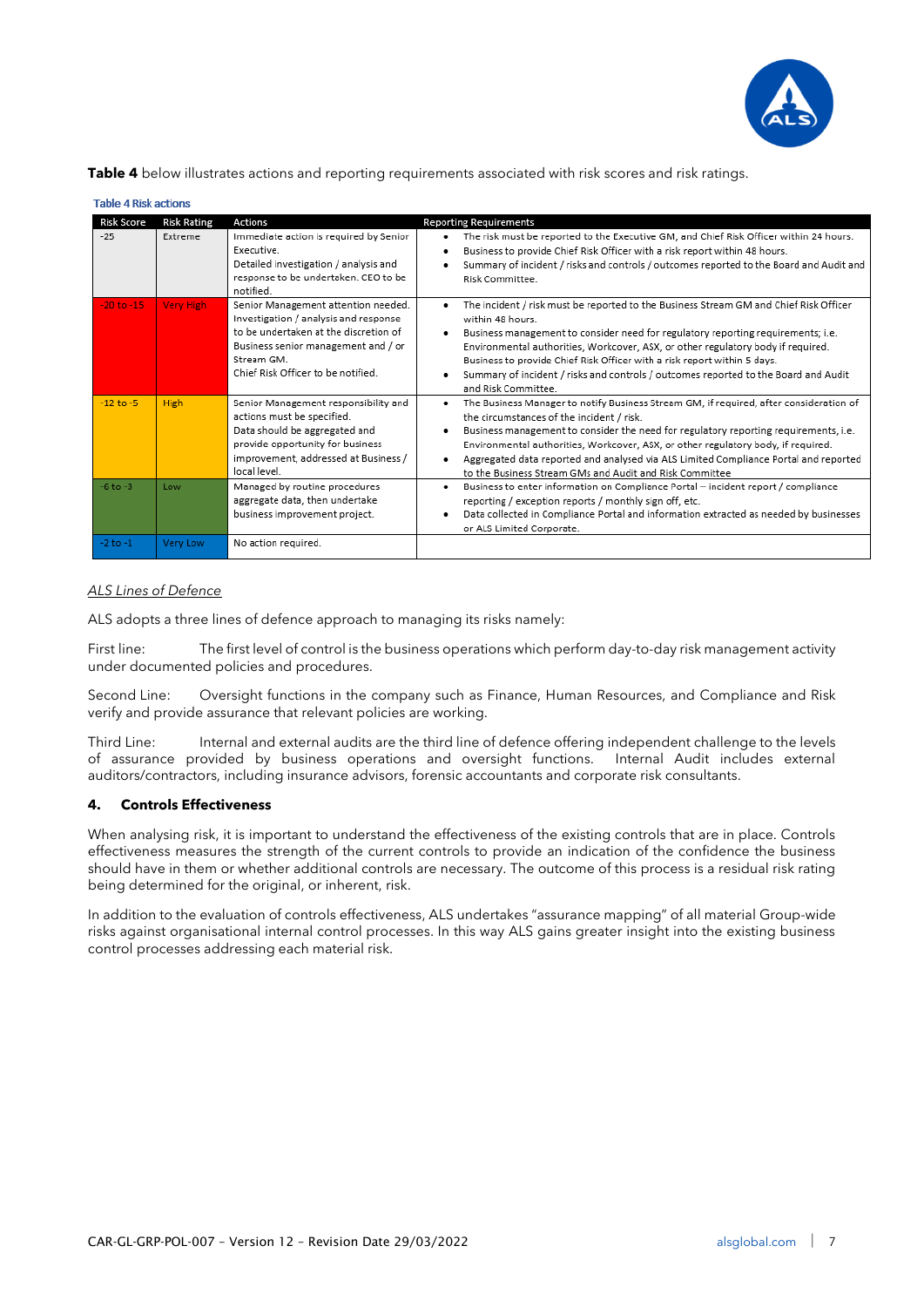

|                           | ALS LIMITED - RISK REPORT CARD FY2019-2020 |                    |  |                        |                                                      |                               |                            |              |                           |                |                     |                      |                                        |    |
|---------------------------|--------------------------------------------|--------------------|--|------------------------|------------------------------------------------------|-------------------------------|----------------------------|--------------|---------------------------|----------------|---------------------|----------------------|----------------------------------------|----|
|                           |                                            |                    |  |                        |                                                      |                               | <b>MANAGEMENT CONTROLS</b> |              |                           | RATING         |                     |                      |                                        |    |
|                           |                                            | <b>RISK EVENTS</b> |  | <b>RISK INDICATORS</b> | FT 2019-2020 MEASURE TO MEET TARGET<br><b>RATING</b> | <b>RESULT FOR FT2019-2020</b> | <b>RISK OWNERS</b>         |              | <b>Setting of Defence</b> | 2nd Line of    | 3rd Line of Defence |                      |                                        |    |
|                           | E1                                         |                    |  |                        |                                                      |                               |                            | $-20$        |                           |                |                     | $20 -$               | 20                                     |    |
| RIOKS                     | E2                                         |                    |  |                        |                                                      |                               |                            |              |                           |                |                     | $\ddot{\phantom{1}}$ | $\alpha$                               |    |
|                           | E3                                         |                    |  |                        |                                                      |                               |                            | $-15$        |                           |                |                     | $\ddot{\phantom{1}}$ | $\bullet$                              |    |
| 益                         | E4                                         |                    |  |                        |                                                      |                               |                            | -12<br>$-20$ |                           | $\mathcal{L}$  | - 7                 | $\overline{z}$       | $\sim$<br>$\mathbf{R}$<br>20           |    |
|                           | St.                                        |                    |  |                        |                                                      |                               |                            |              |                           |                |                     |                      | 12<br>$-16$                            |    |
|                           | S <sub>2</sub>                             |                    |  |                        |                                                      |                               |                            |              |                           |                |                     |                      |                                        |    |
| RISKS                     | \$3                                        |                    |  |                        |                                                      |                               |                            |              |                           |                |                     | 12                   | 16                                     |    |
|                           | \$4                                        |                    |  |                        |                                                      |                               |                            | $-15$        |                           |                |                     | 10                   | 12                                     |    |
|                           | ${\sf S5}$                                 |                    |  |                        |                                                      |                               |                            | $-10$        |                           |                |                     | $\bullet$            | 10                                     |    |
|                           | 56                                         |                    |  |                        |                                                      |                               |                            | -2d<br>-15   |                           |                |                     | $-9$                 | 10<br>16                               |    |
|                           | F1                                         |                    |  |                        |                                                      |                               |                            |              |                           |                |                     |                      | 12<br>$\mathbf{R}$<br>$-12$            |    |
| <b>FINANCIAL</b><br>RISKS | F2                                         |                    |  |                        |                                                      |                               |                            |              |                           |                |                     |                      |                                        |    |
|                           | F3                                         |                    |  |                        |                                                      |                               |                            |              |                           |                |                     | $\rightarrow$        | $\bullet$                              |    |
|                           | O1                                         |                    |  |                        |                                                      |                               |                            | -2           |                           |                |                     | $\bullet$            | $\bullet$                              |    |
|                           | 02                                         |                    |  |                        |                                                      |                               |                            |              |                           | $\mathcal{L}$  |                     | $6 -$                | $\sim$                                 |    |
|                           | 03                                         |                    |  |                        |                                                      |                               |                            |              |                           |                |                     | $\epsilon$           | $\ddot{\phantom{1}}$                   |    |
| $\overline{\mathbf{x}}$   | 04                                         |                    |  |                        |                                                      |                               |                            | $-12$        |                           | ×              |                     |                      | $\sim$<br>$\rightarrow$                |    |
| $\overline{a}$            | 05                                         |                    |  |                        |                                                      |                               |                            | $-15$        |                           |                |                     | $9 -$                | $\cdot$                                |    |
|                           | 06                                         |                    |  |                        |                                                      |                               |                            | $-15$        |                           | $\lambda$      |                     |                      | $\epsilon$<br>$\overline{\phantom{a}}$ |    |
| 8                         | 07                                         |                    |  |                        |                                                      |                               |                            | -12          |                           |                |                     |                      | $\bullet$<br>$\rightarrow$             |    |
|                           | $0*$                                       |                    |  |                        |                                                      |                               |                            | $-20$        |                           | $\overline{a}$ |                     |                      | -91<br>$\cdot$                         |    |
|                           | 04                                         |                    |  |                        |                                                      |                               |                            | $-15$        |                           |                |                     | $\bullet$            | $\bullet$                              |    |
|                           | 010                                        |                    |  |                        |                                                      |                               |                            | $-12$        |                           |                |                     | $\sqrt{2}$           | $\overline{\phantom{a}}$               |    |
|                           | 011                                        |                    |  |                        |                                                      |                               |                            | $-16$        |                           |                |                     | $\bullet$            |                                        | 12 |

The **image** below includes an example of controls assurance mapping.

# **5. Monitor & Review**

The ALS Risk Register is the register where all material Group-wide risks are documented. It captures both the inherent and residual risk ratings for each risk and is a 'living' document that shows the current risk profile including risk treatment actions in place and risk treatment action plans being implemented.

The Register is to be reviewed at least annually to determine the currency of the risks relative to the company's structure, business and operational processes, and any material changes to ALS and its operations. The monitoring and review process examines how robust the risk controls and risk management strategies in place are, as well as monitors the effectiveness of all steps in the risk management process.

A Risk Array Heat Map is to be produced summarising the inherent, target and residual risk for each risk on the ALS Risk Register. The array is to also illustrate the movement of the risk rating for each risk from the previous reporting period. The Risk Array Heat Map below provides an example of how inherent, target and residual risk ratings are captured for each Group-wide material business risk, and highlights where the opportunity present in each risk is currently tracking.

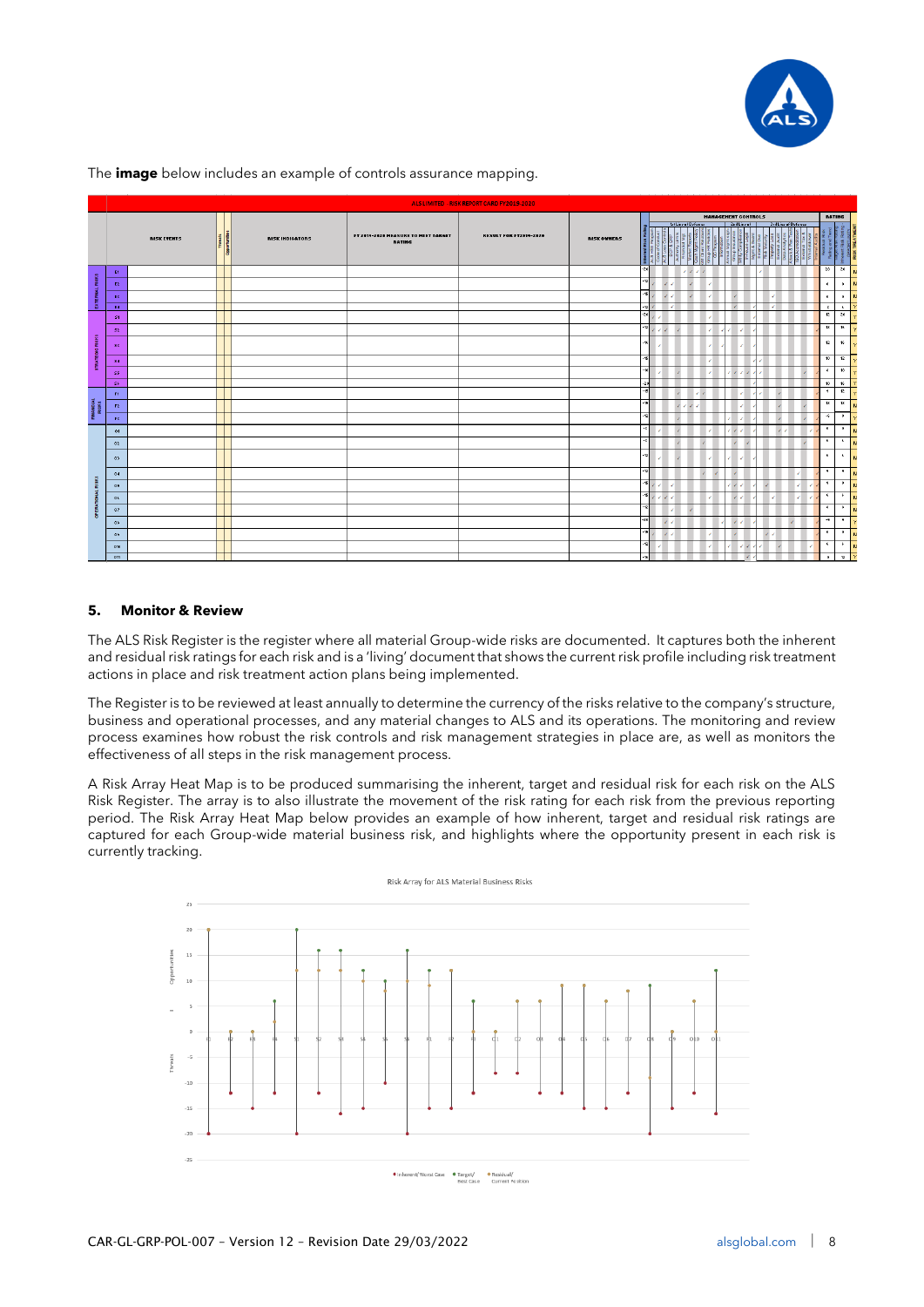

# CEO & Executive Risk Review

Periodically, at executive managers' meetings, the Chief Executive Officer will identify relevant Group-wide risks to be discussed and reviewed as a formal agenda item for the management meeting. The status of the selected risk should be evaluated examining any changes to the risk and the effectiveness of the controls in place.

A monthly review is undertaken by the Chief Risk Officer of all risks reported on the ALS Compliance Portal.

At least once a year, the Chief Risk Officer will hold an Executive Risk Management Committee Meeting to formally review all Material Business Risks with the leadership team.

### **6. Internal Audit**

ALS has implemented an internal audit plan designed to provide a suitable level of assurance to the Chief Executive Officer and the Audit and Risk Committee that internal controls are operating effectively and efficiently around each of its identified Group-wide material business risks. The emphasis is on those risk areas where:

- High inherent risks are mitigated to low residual risk and therefore there is a high degree of reliance on the mitigating controls,
- There are no, or few, compensating controls. These are typically risks that have a residual risk above the target risk or risk appetite.
- A high velocity of risk exists and would require a rapid reaction or implementation of controls.

# **7. Risk Reporting**

### *a. Material Business Risks*

All material business risks (threats and opportunities) are to be promptly reported to the Chief Risk Officer.

### *b. Risk Incidents*

It is important that all adverse risks incidents are reported promptly upon being discovered. This is to ensure that corrective action to rectify the situation can be taken, data can be collected for insurance claims reporting, and to ensure that any statutory reporting obligations can be met.

A risk incident is any materialisation of a risk and breakdown or absence of a risk control. It includes a breach of any statutory obligation and may also include any situation or event that may give rise to an insurance claim.

It is the responsibility of every employee to report any potential or actual risk incident as soon as it is identified. Material incidents are to be notified to the Business Stream General Manager and Chief Risk Officer immediately upon discovery.

The following reporting schedule is in place to monitor and report on the company's risks, including material business risks and risk incidents:

| <b>Report</b>                                                                                                                                                                                                           | <b>To Who</b>                       | <b>Schedule</b>                                           |
|-------------------------------------------------------------------------------------------------------------------------------------------------------------------------------------------------------------------------|-------------------------------------|-----------------------------------------------------------|
| Enterprise-wide Material Business Risk Review -<br>Update on the material business risks (MBRs) in the<br>ALS Risk Register and the controls in place to manage<br>MBRs.                                                | Audit and Risk Committee            | March Audit and Risk<br>Committee meeting                 |
| Compliance and Risk Reports - Summary of material<br>operational compliance and risk issues that are<br>reported from each business.                                                                                    | Board (via monthly Board<br>Report) | Each Board Meeting                                        |
| Compliance, Risk and Internal Audit Reports - Update<br>reports of material compliance and risks affecting<br>business operations.                                                                                      | <b>Audit and Risk Committee</b>     | Quarterly                                                 |
| Material Risk Briefings/Reports - Management reports                                                                                                                                                                    | <b>Audit and Risk Committee</b>     | Annually                                                  |
| provided to the Audit and Risk Committee on material<br>risks, including health, safety, environment and<br>security; information technology governance; finance<br>and tax; human resources; and sustainability risks. |                                     | (as scheduled by the Audit and<br>Risk Committee Program) |
| Review of Corporate Policies - Policies including<br>Securities Trading, , Continuous Disclosure, Risk                                                                                                                  | <b>Audit and Risk Committee</b>     | Annually                                                  |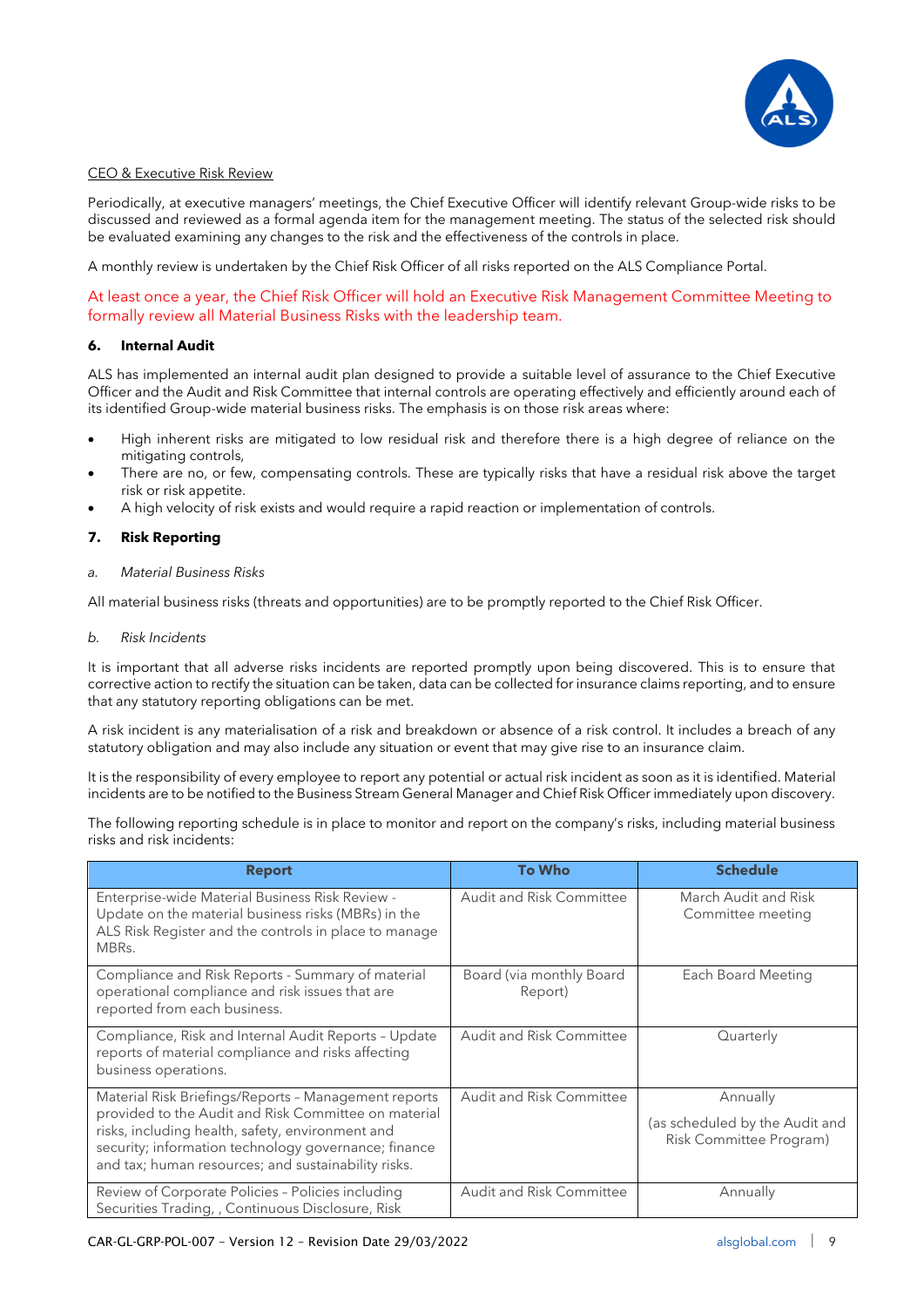

| <b>Report</b>                                                                                                                      | <b>To Who</b>                   | <b>Schedule</b>                                                  |
|------------------------------------------------------------------------------------------------------------------------------------|---------------------------------|------------------------------------------------------------------|
| Management Policy, Anti-Bribery and Anti-Corruption<br>Policy, Whistleblower Policy, etc.                                          |                                 | (as scheduled by the Audit and<br><b>Risk Committee Program)</b> |
| Annual Sign-Offs reporting on:<br>Compliance to internal accounting controls                                                       | <b>Audit and Risk Committee</b> | <b>Audit and Risk Committee</b><br>meeting (May and November)    |
| Performance of businesses against material<br>$\bullet$<br>operational and statutory compliance<br>requirements                    |                                 |                                                                  |
| Compliance to Code of Conduct                                                                                                      |                                 |                                                                  |
| Compliance with corporate governance<br>requirements for statutory filings, corporate<br>registers, and minutes of board meetings. |                                 |                                                                  |

# **8. Communication and Consultation**

All managers and supervisors are required to escalate risks that could materially affect business operations through to their business executive management and the ALS Corporate Office in line with this policy. Communication of the company's risk management framework is promoted to internal and external stakeholders to ensure all potential and actual risks are identified and reported as part of the risk management process.

A number of supporting management processes are in place to ensure risk management is integrated into the business operations in a consistent manner in line with Board expectations. These supporting processes are contained in targeted policies, including:

- Risk Appetite and Tolerance Policy
- Code of Conduct
- Delegation of Authority Policies
- Group Cash Management Policy
- Financial Risk Management Policy
- Capital Expenditure Risk Assessment Guidelines
- HSE Foundation Standards
- Business Continuity and Disaster Recovery Guidelines
- Anti-Bribery and Anti-Corruption Policy
- Sanctions Policy
- Privacy Policy
- Data and IT Usage Policy
- Information Management Policy
- ALS Integrity + Compliance Helpline, and Whistleblower Program.

# <span id="page-11-0"></span>Risk Management Roles and Responsibilities

Specific roles and responsibilities as to risk management are set out below.

| <b>Role</b>                 | <b>Responsibilities</b>                                                                                                                                                                                                                                                                                                                                                                                                                                                                                                            |
|-----------------------------|------------------------------------------------------------------------------------------------------------------------------------------------------------------------------------------------------------------------------------------------------------------------------------------------------------------------------------------------------------------------------------------------------------------------------------------------------------------------------------------------------------------------------------|
| Board                       | The Board is responsible for satisfying itself that ALS has in place an appropriate risk<br>management framework (for both financial and non-financial risks), and setting the risk appetite<br>within which the Board expects management to operate.                                                                                                                                                                                                                                                                              |
| Audit and Risk<br>Committee | The Audit and Risk Committee assists the Board in identifying and recommending to the Board<br>for approval the implementation of policies, practices and processes, to receive reports from<br>management, and to monitor performance, so that the ALS Group discharges its responsibilities<br>and exercises due diligence, care and skill in relation to financial management, internal control<br>systems, risk management systems, and compliance with relevant laws, regulations, standards<br>and best practice guidelines. |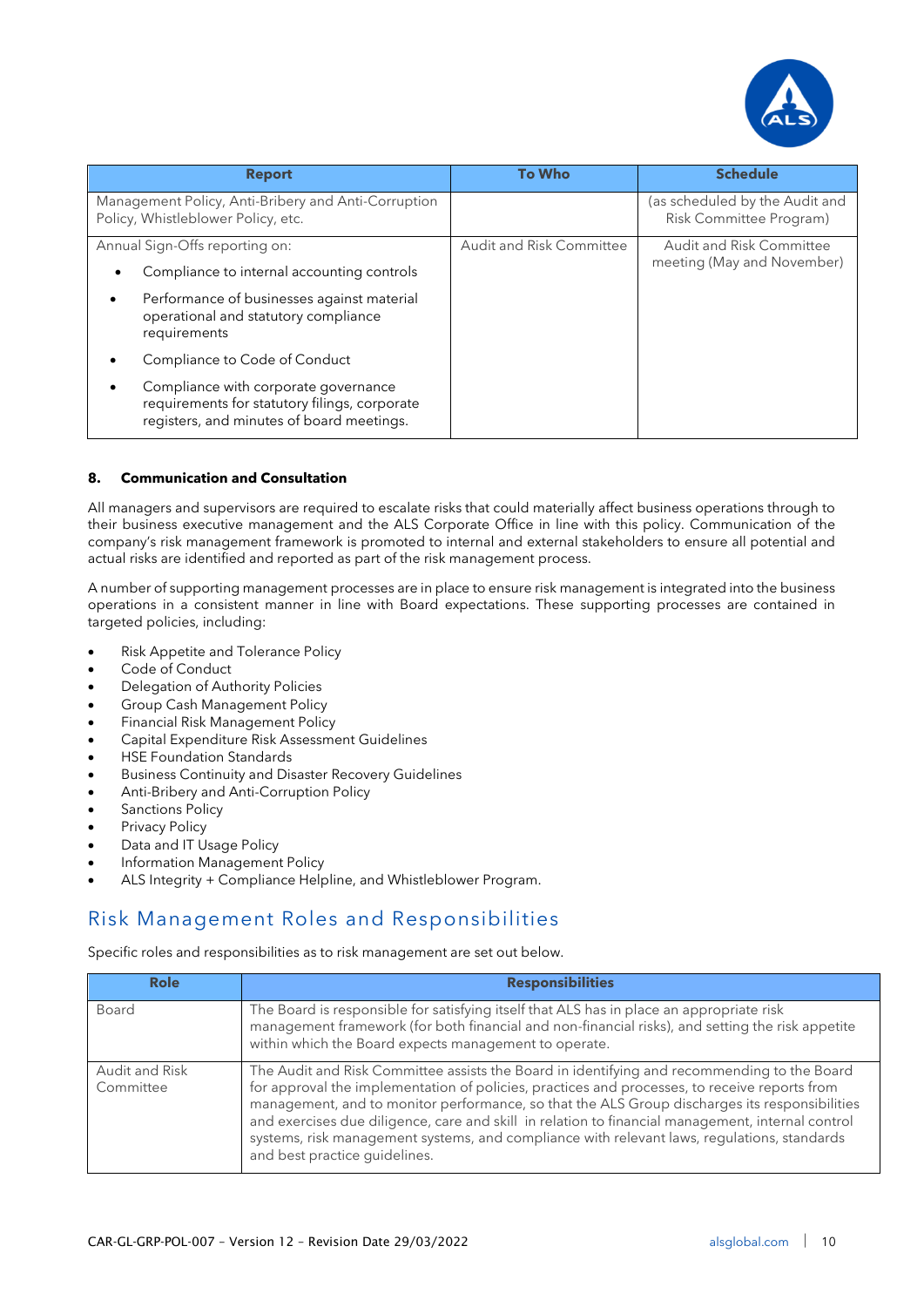

| <b>Role</b>                                       | <b>Responsibilities</b>                                                                                                                                                                                                                                                                                                                                                                                                                                                                                                                                                                                                                                                                                                                                                                                                                                                                                                                                                                                                                                        |
|---------------------------------------------------|----------------------------------------------------------------------------------------------------------------------------------------------------------------------------------------------------------------------------------------------------------------------------------------------------------------------------------------------------------------------------------------------------------------------------------------------------------------------------------------------------------------------------------------------------------------------------------------------------------------------------------------------------------------------------------------------------------------------------------------------------------------------------------------------------------------------------------------------------------------------------------------------------------------------------------------------------------------------------------------------------------------------------------------------------------------|
| People Committee                                  | The People Committee assists the Board in the fulfillment of its responsibilities to ensure the ALS<br>Group's people and remuneration practices support the achievement of its purpose and strategy,<br>encourage the desired culture and behaviours, and are aligned with its risk appetite.                                                                                                                                                                                                                                                                                                                                                                                                                                                                                                                                                                                                                                                                                                                                                                 |
| CEO & Executive<br>Management team                | The CEO and executive management team are responsible for implementing the risk<br>management strategy and for developing policies, controls and processes to identify and<br>manage risk across the ALS Group.                                                                                                                                                                                                                                                                                                                                                                                                                                                                                                                                                                                                                                                                                                                                                                                                                                                |
|                                                   | The executive management team provides the Board with regular reports about the Group's<br>financial position and operational results for each controlled entity.                                                                                                                                                                                                                                                                                                                                                                                                                                                                                                                                                                                                                                                                                                                                                                                                                                                                                              |
|                                                   | The CEO and CFO provide certification to the Board each reporting period that:                                                                                                                                                                                                                                                                                                                                                                                                                                                                                                                                                                                                                                                                                                                                                                                                                                                                                                                                                                                 |
|                                                   | the financial statements are founded on a sound system of risk management and<br>$\bullet$<br>internal compliance and control which implements the policies adopted by the Board;<br>and<br>the company's risk management and internal compliance and control system is<br>$\bullet$<br>operating efficiently and effectively in all material respects.                                                                                                                                                                                                                                                                                                                                                                                                                                                                                                                                                                                                                                                                                                        |
| Chief Risk Officer                                | The Chief Risk Officer is independent from the Business Streams and reports to the CEO. The<br>Chief Risk Officer is responsible for assisting the businesses in meeting their obligations under<br>this Policy, and to report to the Audit and Risk Committee on the effectiveness of the controls in<br>place for the effective management of risk.                                                                                                                                                                                                                                                                                                                                                                                                                                                                                                                                                                                                                                                                                                          |
|                                                   | The Compliance and Risk team provide the following support:                                                                                                                                                                                                                                                                                                                                                                                                                                                                                                                                                                                                                                                                                                                                                                                                                                                                                                                                                                                                    |
|                                                   | Infrastructure to facilitate compliance and risk reporting (the ALS Compliance Portal).<br>$\bullet$<br>Specialist advice to businesses in implementing policies, procedures and processes to<br>$\bullet$<br>meet statutory obligations and to establish compliance programs.<br>Analytical tools and advice for areas of operational risk (including health, safety and<br>$\bullet$<br>environment).<br>Management of Global insurances to adequately protect key business assets.<br>۰                                                                                                                                                                                                                                                                                                                                                                                                                                                                                                                                                                     |
| <b>Executive Risk</b><br>Management<br>Committee  | The Executive Risk Management Committee is comprised of the CEO, Business Stream General<br>Managers, and the Chief Risk Officer. The Committee is responsible for:                                                                                                                                                                                                                                                                                                                                                                                                                                                                                                                                                                                                                                                                                                                                                                                                                                                                                            |
|                                                   | reviewing and confirming the enterprise-wide Material Business Risks captured in the<br>ALS Risk Register in the context of the Company's 5-year strategic plan.<br>reviewing the adequacy of risk treatment plans for enterprise-wide Material Business<br>$\bullet$<br>Risks.<br>identifying emerging enterprise-wide risks having a potential material impact on the                                                                                                                                                                                                                                                                                                                                                                                                                                                                                                                                                                                                                                                                                        |
|                                                   | Company achieving its 5-year strategic plan (for inclusion in the ALS Risk Register).<br>agreeing the Group-wide response to material risk events or contemporary risks having<br>an enterprise-wide impact or effect.                                                                                                                                                                                                                                                                                                                                                                                                                                                                                                                                                                                                                                                                                                                                                                                                                                         |
| <b>Business Stream</b><br><b>General Managers</b> | Business Stream General Managers are responsible to:<br>report on the status of material business risks within their Business Stream.<br>notify the Chief Risk Officer of any material changes to structure or business processes<br>$\bullet$<br>and operations so that the Chief Risk Officer can make an assessment of the impact on<br>existing risks or the need to document new risks.<br>ensure that they and their management understand their accountability for identifying<br>$\bullet$<br>risks within their areas of responsibility and for ensuring that there are appropriate and<br>effective risk management controls in place to adequately manage risks.<br>ensure continuous monitoring of their areas of responsibility to identify and report any<br>$\bullet$<br>risk management incidents and to seek assistance from the Chief Risk Officer to rectify<br>any perceived risk management weaknesses or deficiencies.<br>provide assistance for the carrying out of any assurance activities as requested by the<br>Chief Risk Officer. |
| Managers and<br>Supervisors                       | Managers and Supervisors are responsible for identifying risks within their areas of accountability<br>and for ensuring that there are appropriate and effective risk management controls in place to<br>adequately manage risks.                                                                                                                                                                                                                                                                                                                                                                                                                                                                                                                                                                                                                                                                                                                                                                                                                              |